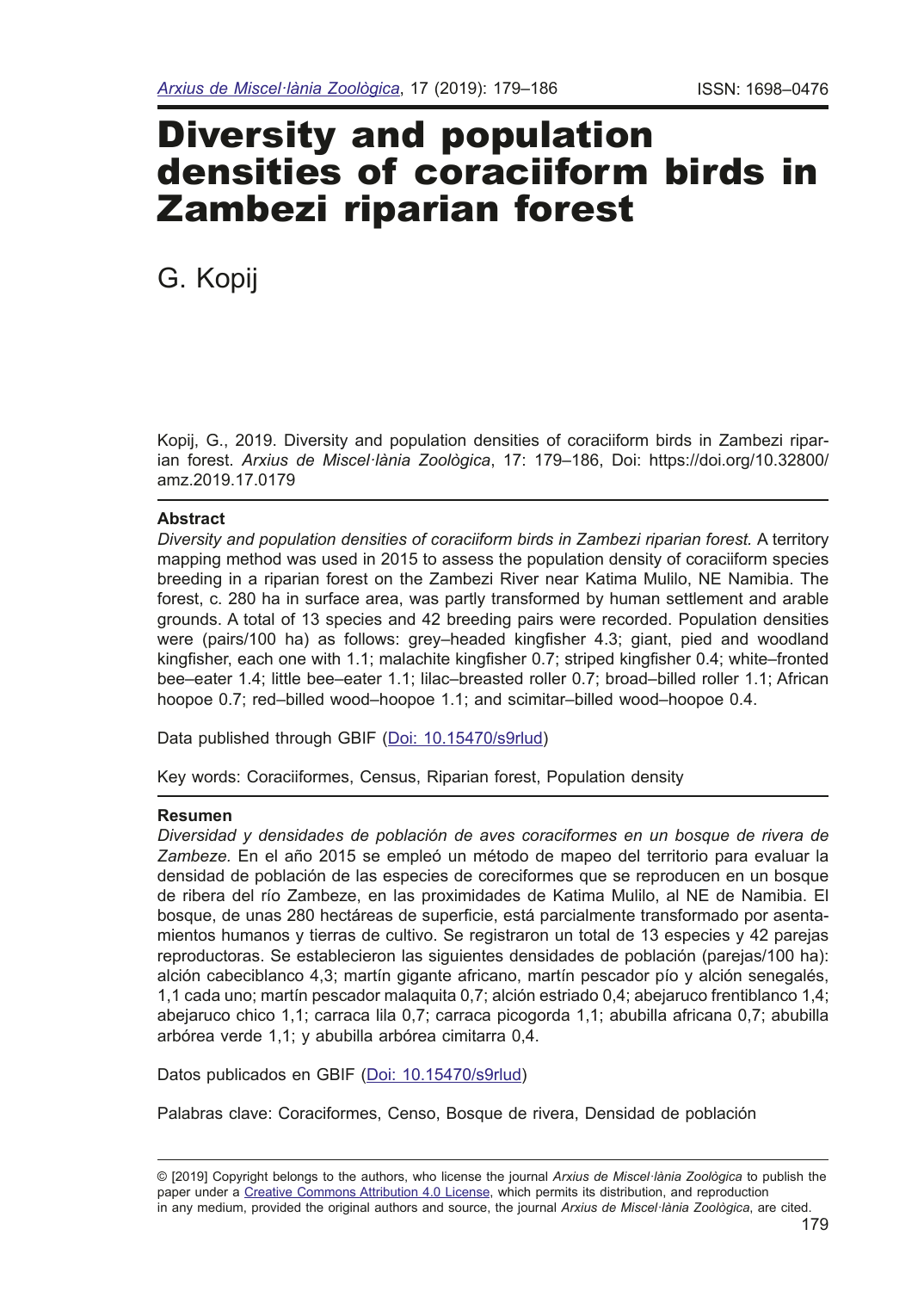### **Resum**

*Diversitat i densitats de població d'ocells coraciformes en un bosc de rivera de Zambeze.*  L'any 2015 es va utilitzar un mètode de mapatge del territori para avaluar la densitat de població de les espècies de coreciformes que es reprodueixen en un bosc de ribera del riu Zambeze, prop de Katima Mulilo, al NE de Namíbia. El bosc, d'unes 280 hectàrees de superfície, està parcialment transformat per assentaments humans i terres de conreu. S'hi van registrar un total de 13 espècies y 42 parelles reproductores. S'hi van establir les densitats de població següents (parelles/100 ha): alció capgris 4,3; alció gegant africà, alció garser i alció del Senegal 1,1 cadascun; blauet malaquita 0,7; alció estriat 0,4; abellerol frontblanc 1,4; abellerol petit 1,1; gaig blau de clatell verd 0,7; gaig becgròs africà 1,1; puput africana 0,7; puput arbòria verda 1,1, i puput arbòria simitarra 0,4.

Dades publicades a GBIF ([Doi: 10.15470/s9rlud](https://www.gbif.org/dataset/a73c418e-7baa-4955-bdad-0159bcf2be2d))

Paraules clau: Coraciformes, Cens, Bosc de rivera, Densitat de població

*Received: 26/04/2019; Conditional acceptance: 05/09/2019; Final acceptance: 25/09/2019* 

*Grzegorz Kopij, Department of Integrated Environmental Science, Ogongo Campus, University of Namibia, Private Bag 5520 Oshakati, Namibia.* E–mail: [g.kopij@unam.na](mailto:g.kopij%40unam.na%20?subject=)

## Introduction

Coraciiforms (kingfshers, bee–eaters, rollers and allies) belong to a highly attractive group of birds and may play an important ecological role in some habitats. They are especially well–represented in sub–Saharan Africa where they are grouped in three families: bee–eaters (Meropidae), rollers (Coracidae) and kingfshers (Alcedinidae). Some authorities also include the hoopoe (Upupidae) and wood–hoopoe (Phoeniculidae) families, as I also do in this study.

Many southern African species belonging to the order Coraciiformes are relatively well– studied (e.g. Fry et al., 1992), especially in regard to their breeding biology and diet (Kopij, 2000, 2018a). However, little information on population density is yet available for most of them (Hockey et al., 2005). Since many coraciiform species breed in low densities, such studies are diffcult because they have to be conducted on relatively large study plots.

This note reports on the distribution and population density of coraciiform species breeding in a riparian forest in NE Namibia. Since the riparian forest is under threat of degradation, it is important to create a basis for monitoring bird species that may be indicative of habitat naturalness.

# Material and methods

### Study area

The study area was located in the Zambezi Valley near Katima Mulilo in the Zambezi Region, NE Namibia. The study area comprised a forest stretching between the river and the international road from Zambia through Katima Mulilo to Botswana, lying on the left bank between the Wenela Bridge (border pass) and the Zambezi River lodge. This forest area is 7 km long and  $200-700$  m wide (mean = c. 400 m). The approximate surface area is therefore c. 280 ha.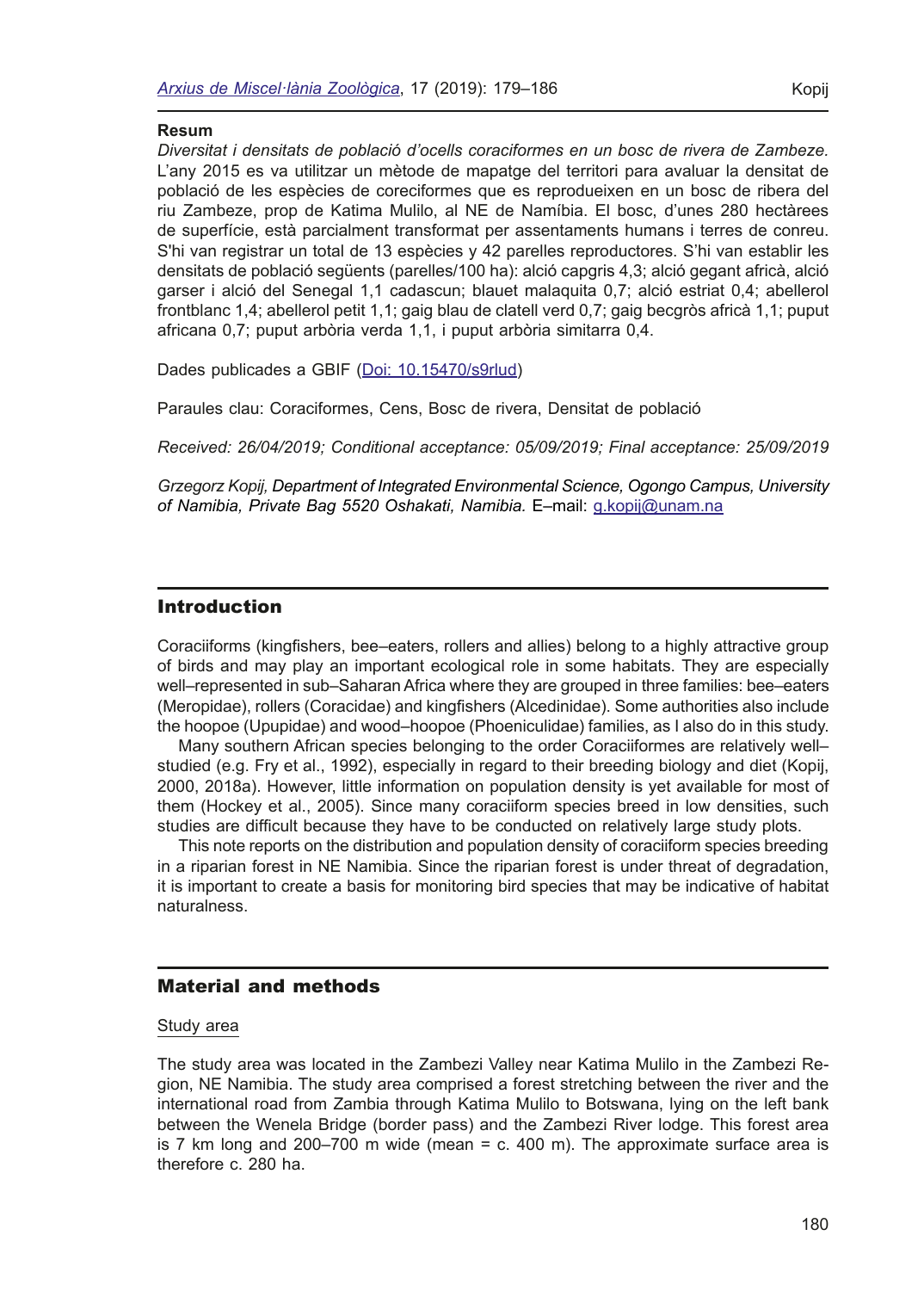

Fig. 1. Distribution of breeding pairs/occupied territories/cooperatives groups of the: kingfshers, bee–eaters, rollers, and hoopoes and woodhoopoes in a Zambezi Forest in NE Namibia: a, Zambezi riparian forest; b, grassland (fooded area); c, *Colophospermum mopane* forest; d, Kalahari woodland; e, arable grounds; f, urbanized built–up areas; g, rural area; h, Zambezi River; i, border of the study area.

*Fig. 1. Distribución de parejas reproductoras/territorios ocupados/grupos cooperativos de: alciones, abejarucos, carracas, y abubillas y abubillas arbóreas en un bosque de Zambeze al NE de Namibia: a, bosque de ribera en Zambeze; b, pradera (zona inundada); c, bosque de* Colophospermum mopane*; d, arboleda de Kalahari; e, tierras de cultivo; f, zonas urbanizadas edifcadas; g, área rural; h, río Zambeze; i, límite del área de estudio.* 

The natural vegetation is classifed as Riparian Zambezi Forest (Mendelsohn et al., 2009). It is composed of large trees such as African teak *Pterocarpus angolensis*, albizias *Albizia*  spp., apple leaf *Lonchocarpus nelsii*, baobab *Adansonia digitata*, burkea *Burkea africana*, combretum *Combretum* spp., camel–thorn *Acacia erioloba*, corkwoods *Commiphora* spp., false mopane *Guibourtia coleospermum*, jackal berry *Diospyros mespiliformis*, knob–thorn *Accacia nigrescens*, makalani palm *Hyphaene petersiana*, manketti *Schinziophyton rautanenii*, marula *Sclerocarya birrea*, mopane *Colophospermum mopane*, pod mahogany *Afzelia quanzensis*, silver cluster–leaf *Terminalia sericea*, sausage tree *Kigelia africana*, sycomore fg *Ficus sycomorus*, white bauhinia *Bauhinia petersiana*, Zambezi teak *Baikiaea plurijuga*.

The forest is interlaced with pans covered with grass and sedges fooded almost on a yearly basis. About one quarter of the land has been converted into arable grounds and built–up areas, but large trees usually remain even in these converted areas (fg. 1).

The annual temperature for Katima Mulilo is 21ºC. The average maximum temperature during the hottest month (September) is 35ºC; the average minimum temperature during the coldest month (July) is 3ºC. Humidity is 80–90% in the most humid month (February)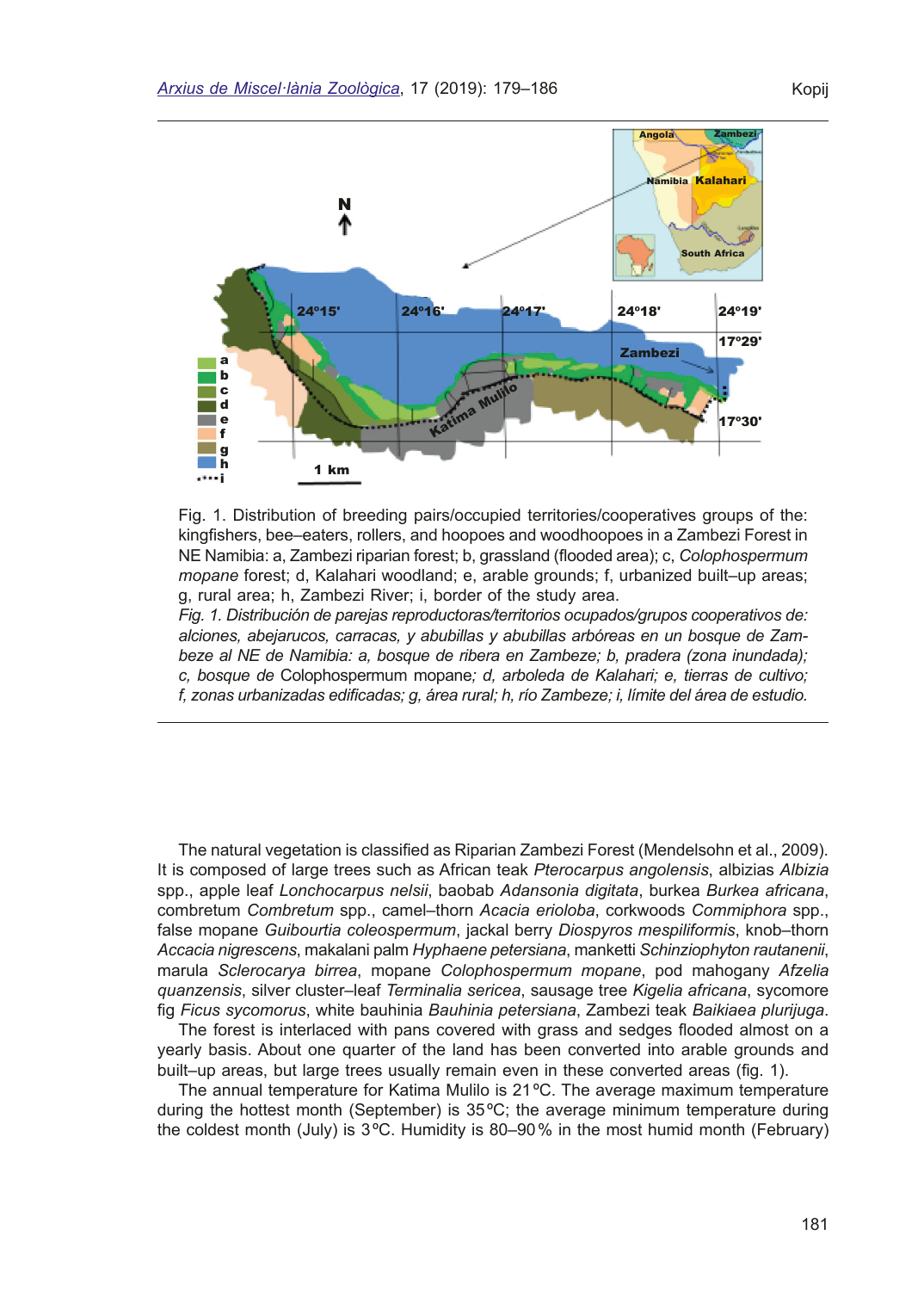

Fig. 2. Monthly rainfall in Katima Mulilo in 2014 and 2015. *Fig. 2. Pluviosidad mensual en Katima Mulilo, años 2014 y 2015.*

and only 10–20% in the least humid month (September). The average annual rainfall is c. 700 mm, the highest in Namibia. Median annual rainfall is 550–600 mm. Most rains fall between November and March. The rainfall was below the long–term average in 2014 and in 2015 (fig. 2).

### Methods

A territory mapping method (Bibby et al., 2002) was used to assess the population densities of all coraciiform species nesting in the forest. The study area was divided into six sections. Birds were counted in each of the sections in one morning.Therefore, the whole study area was covered in six mornings. Such complete coverage was achieved four times in 2015, in August, September, October and November. During each count, all coraciiform birds seen or heard were plotted on the map 1:500. Special attention was paid to birds showing territorial behaviour or breeding display. Recordings of two or three simultaneously calling males were important in interpreting the results. A bird or pair of the same species recorded at the same site in at least two out of the four months was interpreted as residential/ breeding/territorial (following Bibby et al., 2002).

## Results and discussion

In total 13 coraciiform species were recorded as breeding in 2016: six kingfishers, two bee– eaters, two rollers, two wood–hoopoes, and one hoopoe species (see dataset published in GBIF, [Doi: 10.15470/s9rlud](https://www.gbif.org/dataset/a73c418e-7baa-4955-bdad-0159bcf2be2d)).

The coraciiform community in the riparian forest was dominated by kingfshers, which comprised more than 50% of all breeding coraciiform species. By far, the most numerous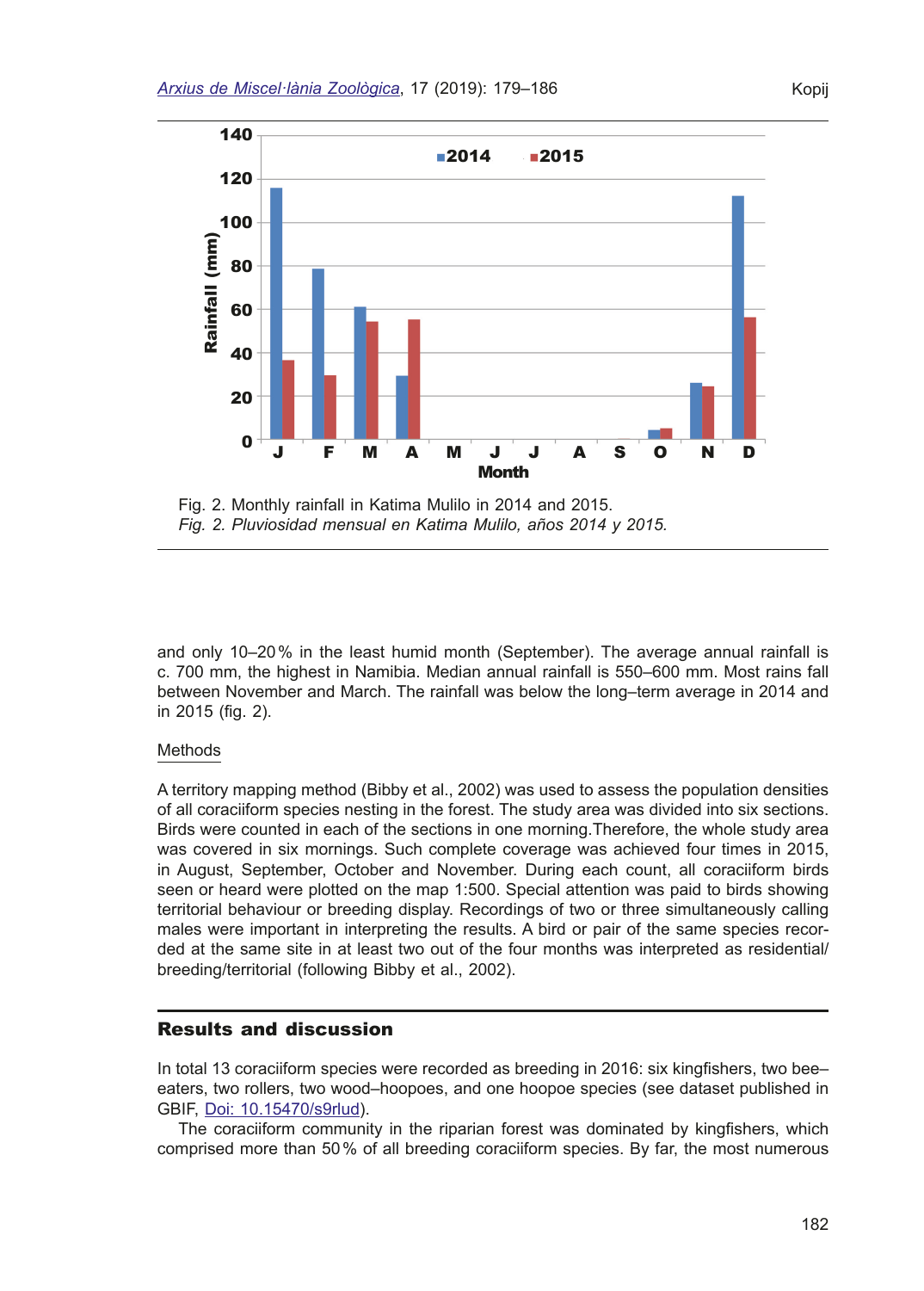Table 1. Population densities of coraciiform species in a Zambezi forest: N, number of pairs.

*Tabla 1. Densidades de población de coraciformes en un bosque de Zambeze: N. número de pares.*

|                             |                | <b>Density</b> | <b>Dominance</b> |
|-----------------------------|----------------|----------------|------------------|
| <b>Species</b>              | N              | (pairs/100 ha) | (%)              |
| Alcididae                   | (24)           | (8.6)          | (57.1)           |
| Grey-headed kingfisher      | 12             | 4.3            | 28.6             |
| Giant kingfisher            | 3              | 1.1            | 7.1              |
| Pied kingfisher             | 3              | 1.1            | 7.1              |
| Woodland kingfisher         | 3              | 1.1            | 7.1              |
| Malachite kingfisher        | $\overline{2}$ | 0.7            | 4.8              |
| Striped kingfisher          | 1              | 0.4            | 2.4              |
| Meropidae                   | (7)            | (2.5)          | (16.6)           |
| White-fronted bee-eater     | 4              | 1.4            | 9.5              |
| Little bee-eater            | 3              | 1.1            | 7.1              |
| Coraciidae                  | (5)            | (1.3)          | (11.9)           |
| Lilac-breasted roller       | $\overline{2}$ | 0.7            | 4.8              |
| Broad-billed roller         | 3              | 1.1            | 7.1              |
| Upupidae                    | (2)            | (0.7)          | (4.8)            |
| African hoopoe              | $\overline{2}$ | 0.7            | 4.8              |
| Phoeniculidae               | (4)            | (1.4)          | (9.5)            |
| Red-billed wood-hoopoe      | 3              | 1.1            | 7.1              |
| Scimitar-billed wood-hoopoe | 1              | 0.4            | 2.4              |
| Total                       | 42             | 15.0           | 100.0            |

kingfsher species was the grey–headed kingfsher *Halcyon leucocephala* comprising exactly half of all breeding pairs of kingfishers and nested in a density of 4.3 pairs/100 ha. Three other kingfsher species, the woodland *Halcyon senegalensis*, pied *Ceryle rudis* and giant kingfsher *Megaceryle maximus*, all nested in the same density (i.e. 1.1 pairs/100 ha). There were also two pairs of the malachite kingfsher *Alcedo cristata* (0.7 pairs/100 ha). The least numerous was the striped kingfsher *Halcyon chelicuti* (table 1).

The bee–eaters were represented by the white–fronted bee–eater *Merops bullockoides* breeding in a small colony on the bank of the river, and the little bee–eater *Merops pisillus* breeding in a built–up area within the forest. Overall density of bee–eaters was 2.5 pairs/ 100 ha (table 1).

Territories of three pairs of the broad–billed roller *Eurystomus glaucurus* and two territories of the lilac–breasted roller *Coracias caudatus* were recorded in the area. Rollers nested, therefore, in a density of 1.3 pairs/100 ha (table 1).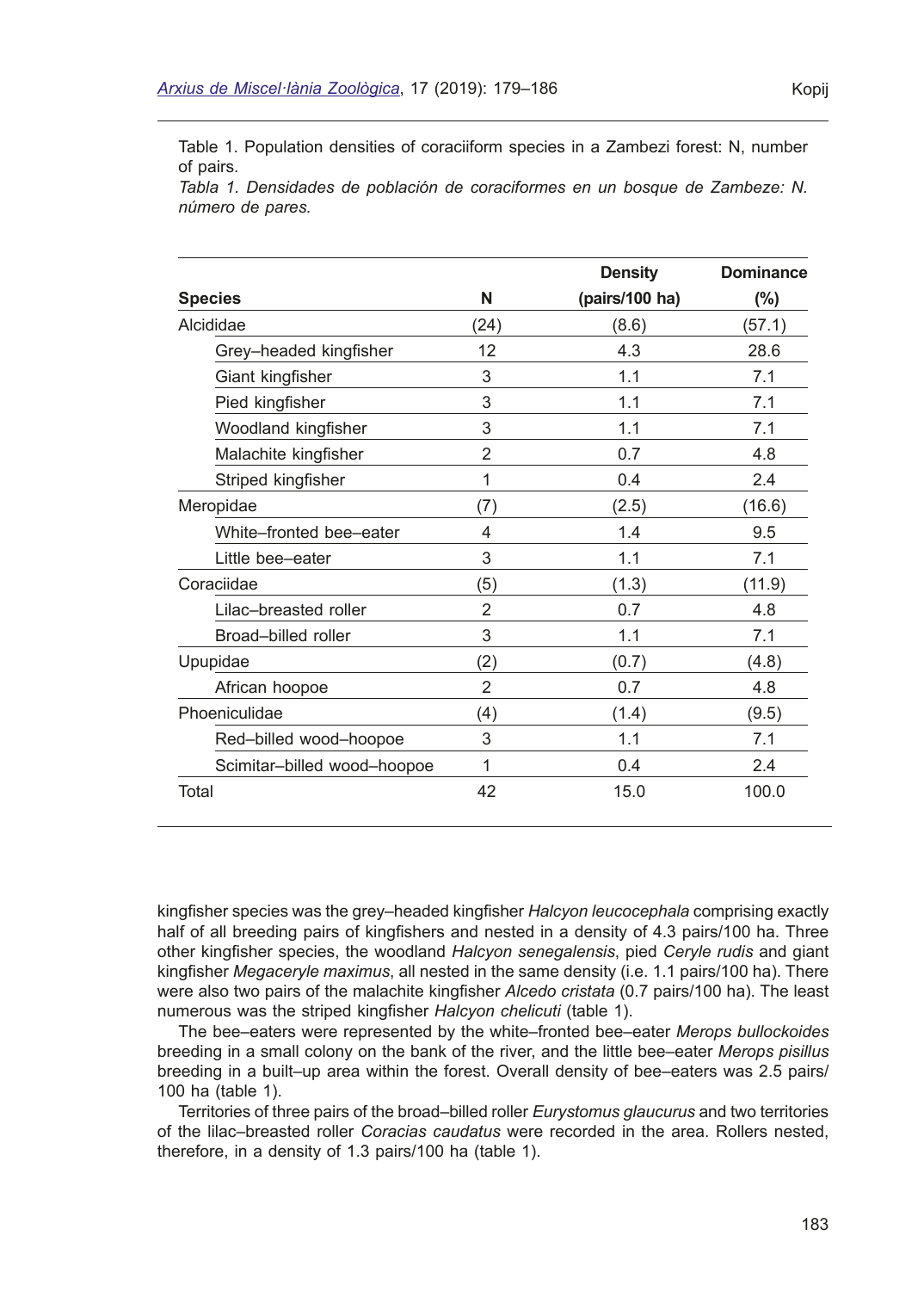

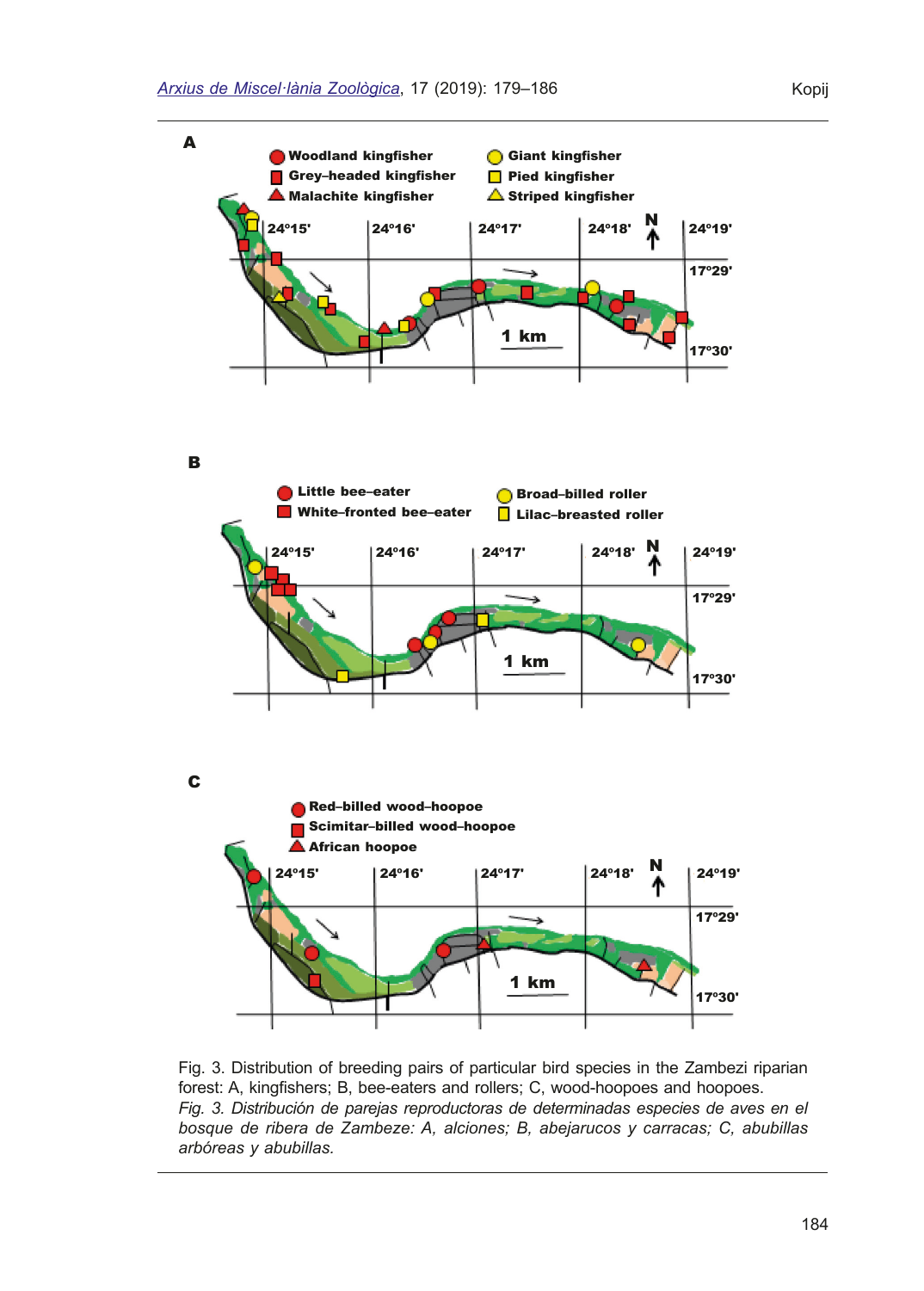There were also two pairs of the African hoopoe *Upupa africana*, three breeding units of the red–billed wood–hoopoe *Phoeniculus purpureus* and one pair of the scimitar–billed wood–hoopoe *Rhinopomastus cyanomelas*. The overall density of all hoopoes and wood– hoopoes was 2.1 pairs/100 ha.

Out of 42 breeding pairs of coraciiform birds, 15 territories have been established in a pure forest (35.7%), 9 territories in built–up areas (21.4%), 11 on the border of built–up and forested areas (26.2%), 6 (14.3%) on the border of built–up and arable areas and only three territories (7.1%) located mainly in the grassy pans (fig. 3).

The number of coraciiform species recorded in the riparian forest near Katima Mulilo appears to be very high  $(N = 13)$ , probably one of the highest in southern Africa. It should also be mentioned that in close proximity to the study area, a large colony (c. 500 nests in 2016) of the Southern carmine bee–eater *Merops nubicoides,* c. 50 pairs of the white–fronted bee–eater and a few pairs of the swallow–tailed bee–eater *Merops hirundineus* have been recorded (Kopij, 2018a). In the neighbouring town of Katima Mulilo, well–endowed with indigenous and exotic trees (highly modifed riparian forest), the number of coraciiform species was nine (Kopij, 2016); in the Kalahari woodland (12 km long transect) in the same Zambezi Region (also 9; Kopij, 2017), in Kasane on Chobe River (5; Kopij, 2018c). Outside the Zambezi Region the number of coraciiform species was much lower, e.g. in urbanized areas in the north central Namibia it was four (Kopij, 2014); in Bloemfontein it was also four (Kopij, 2001a, 2015), in Roma Valley, Lesotho (3; Kopij, 2001b), in Swakopmund on Atlantic coast (none; Kopij, 2018b).

To date, few data have been published on the population densities of coraciiform birds in Africa (Hockey et al., 2005). For the lilac–breasted roller the highest density was recorded in Mababe Depression in the Chobe National Park, Botswana (Herremans et al., 1997). However, the density varied considerably even within the same year. For example, in N and E Botswana, it was highest in August/October (10 birds/100 km), and lowest in November/December (2.5 birds/100 km) (Herremans and Herremans–Tonnoeyr, 1994). The little bee–eater nested at a density of two pairs/100 ha in broad–leaved woodland in the Limpopo Province, South Africa (Tarbotton et al., 1987). Kopij (1999, 2001a, 2015) recorded 32 African hoopoe breeding pairs (i.e. 0.6 pairs/100 ha) and three scimitar–billed wood–hoopoe breeding pairs (i.e. 0.1 pairs/100 ha) in 5,000 ha of urbanized, well–timbered habitats of Bloemfontein, South Africa (Kopij, 2001a, 2015).

High species diversity and population densities of coraciiform species recorded in riparian forest indicate that this vegetation, even if partly modifed by human activities, may play a very important role in the protection of these species, which can be regarded as indicators of a high level of biodiversity. Protection of any remaining stretches of this rich and unique forest vegetation along the Zambezi River should be among the highest conservation priorities in Namibia.

## References

- Bibby, C. J., Burgess, N. D., Hill, D. A., Mustoe, S., 2002. *Bird Census Techniques*, 2nd ed. Academic Press, London.
- Fry, C. H., Fry, K., Harris, A., 1992. *Kingfshers, Bee–Eaters and Rollers: A Handbook*. Princeton University Press, Princeton, NJ.
- Hockey, P. A. R., Dean, W. R. J., Ryan, P. G., Maree, S. (Eds.), 2005. *Roberts' Birds of Southern Africa*. John Voelcker Bird Book Fund, Cape Town.
- Herremans, M., 1997. Lilac–breasted Roller. In: *The Atlas of Southern African Birds*, 1: 678–679 (J. A. Harrison, Eds.). BirdLife South Africa, Johannesburg.
- Herremans, M., Herremans–Tonnoeyr, D., 1994. Seasonal patterns in abundance of Lilacbreasted Rollers *Coracias caudata* and Purple Rollers *Coracias naevia* inferred from